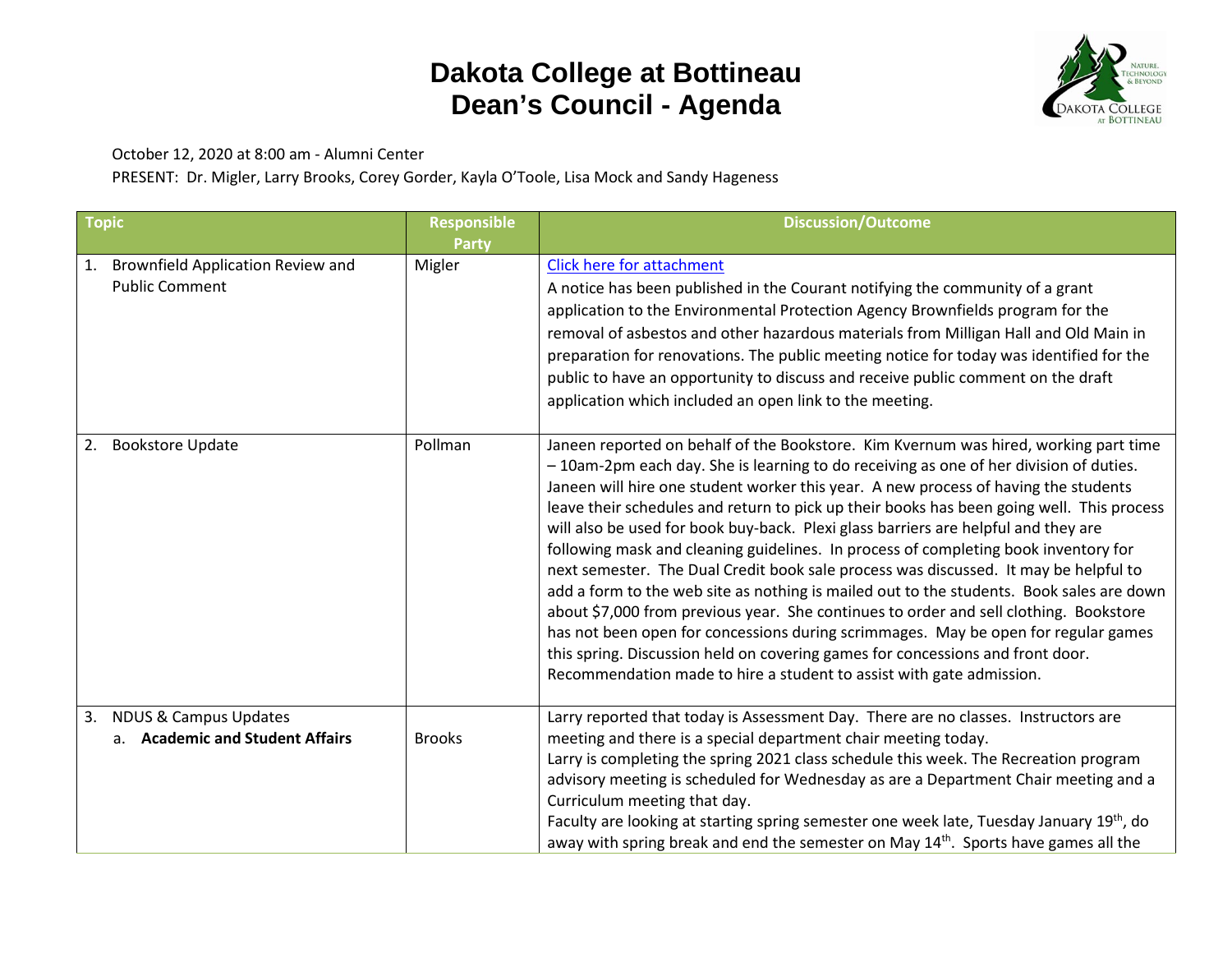## **Dakota College at Bottineau Dean's Council - Agenda**



|              |                                                                                                 |          | AT BOTTINEAU                                                                                                                                                                                                                                                                                                                                                                                                                                                                                                                                                                                                                                                                                                                            |
|--------------|-------------------------------------------------------------------------------------------------|----------|-----------------------------------------------------------------------------------------------------------------------------------------------------------------------------------------------------------------------------------------------------------------------------------------------------------------------------------------------------------------------------------------------------------------------------------------------------------------------------------------------------------------------------------------------------------------------------------------------------------------------------------------------------------------------------------------------------------------------------------------|
|              |                                                                                                 |          | way through spring break. Discussion that athletes may be able to come back on the 4 <sup>th</sup> .<br>If NDUS signs-off on this proposal, games would get pushed back a week. Chancellors<br>cabinet meets Wednesday, and it will be on the agenda for discussion. The Academic<br>Affairs Council is in consensus on this proposal. Student affairs is not in consensus. Lisa<br>shared concern on behalf of the business office that students may want money back<br>from dorm fees. Also, what if student has already made plans for spring break, would<br>we be responsible to refund their expenses.                                                                                                                            |
|              | b. Administrative Affairs / Business<br><b>Affairs</b>                                          | Mock     | Lisa working on quarterly reporting. Also, working on SEEFA grant reporting. CARES act<br>reporting is due. We have an opportunity to apply for funds to add touchless door entry.<br>The additional funding submission is due today at noon.                                                                                                                                                                                                                                                                                                                                                                                                                                                                                           |
| $C_{\rm{f}}$ | <b>Distance Education</b><br><b>Council/Distance Ed and Academic</b><br><b>Support Services</b> | O'Toole  | Kayla held interviews last week for the two advising and retention positions.<br>She posted the online community ed courses available for October last week. There is a<br>lot of interest on social media with community ed courses.<br>Blackboard education is being put in place for instructional design funding<br>Kayla sent out a mid-term check-in survey to all online students on Friday. There are 99<br>responses received so far. Her goal is to get 150 back by Friday.<br>She is working on schedules and sending information to Larry on DC. Also working with<br>Indrani on a dual credit grant opportunity.<br>NASEP meeting will be held this week. On OER advisory committee meeting is scheduled<br>for this week. |
|              | d. Public Affairs Council                                                                       | Hageness | The Marketing Committee has a sub-committee working on a virtual map for our web<br>site. This will be geared to students.                                                                                                                                                                                                                                                                                                                                                                                                                                                                                                                                                                                                              |
| e.           | <b>Athletics</b>                                                                                | Gorder   | Corey shared there are baseball scrimmages scheduled this week which will be<br>dependent on the weather.<br>Volleyball went well last week vs Trinity Bible and LRSC. Livestream camera is working<br>well. It does not need to be manned and it's noted that it picks up sound very well.                                                                                                                                                                                                                                                                                                                                                                                                                                             |
| f.           | <b>Chancellor's Cabinet / Dean's</b><br>Update                                                  | Migler   | Chancellors cabinet is scheduled for Wednesday this week.<br>There is a plan for a system-wide immunization audit which is on the agenda. Also<br>included on the agenda is a proposal for the funding formula before going into session.                                                                                                                                                                                                                                                                                                                                                                                                                                                                                               |